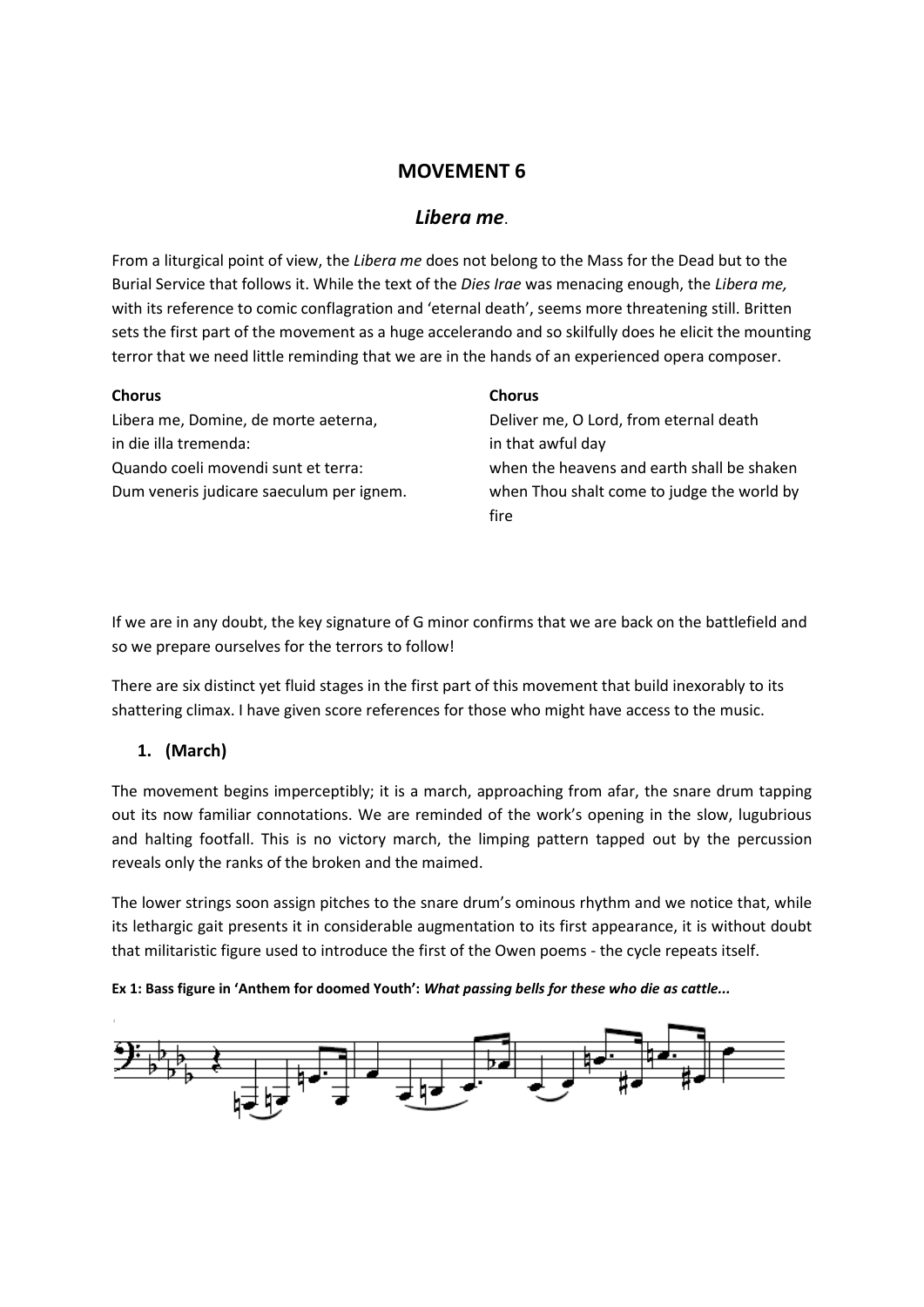**Ex 2: Bass figure in 'Libera me'**



Emerging from this orchestral texture, we hear the first lamenting pleas from the chorus ("Free me, Lord"). The musical figure that Britten gives them is apt and ironic.



Notice how its twisted contour tries in vain to take wings and escape from its own shape, only to turn back on itself. It seems quite extraordinary to me that with this simple series of notes, Britten perfectly conjures the impotence of mankind to rid itself of the scourge of war.

#### **2. (Figure 103)**

The procession get closer and the pleas all the more urgent. A new motif now emerges, assigned to the new text "Quando coeli movendi sunt et terra:" (*... when the heavens and earth shall be shaken.*) It too rises hopefully only to fall, finally culminating in a brief but now unified 'forte' reiteration of the "Libera me"



#### **3. (Figure 105)**

The orchestral tempo now doubles in speed, generating great momentum, and if we hadn't noticed it before, the orchestral motive underpinning the chorus's 'Libera me'( derived from the earlier "Anthem for Doomed Youth") is now unmistakable. Above it, a third theme emerges in the choral texture assigned to the text -

Dum veneris judicare saeculum per ignem *... when Thou shalt come to judge the world by fire*.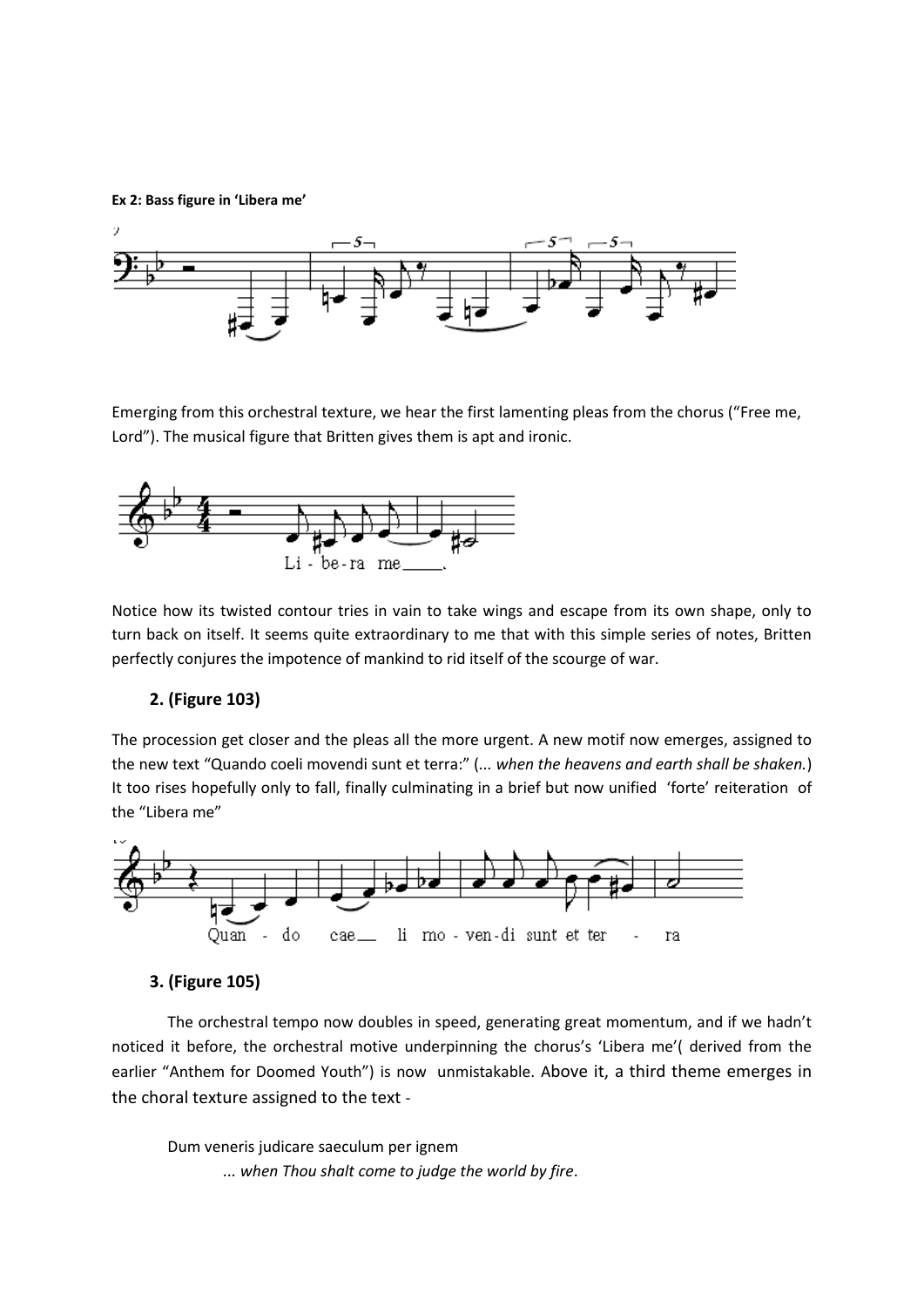

This theme also forms a link with the first work's first movement in tracing the exact same vocal span of *Anthem for Doomed Youth,* the extremities of both forming the tritone.



# **1. (Figure 108)**

In broken phrases, the soprano soloist utters what we all feel.

Tremens factus sum ergo et timeo

*... I tremble and am fearful* 

This draws on the same musical material that she used in the 'Liber scriptus' in the *Dies Irae* movement, in particular the "Rex tremendae.." section, that translates *"King of tremendous majesty, who gives salvation freely, save me, O source of pity"*. However the nobility of that former tone is here replaced by terror.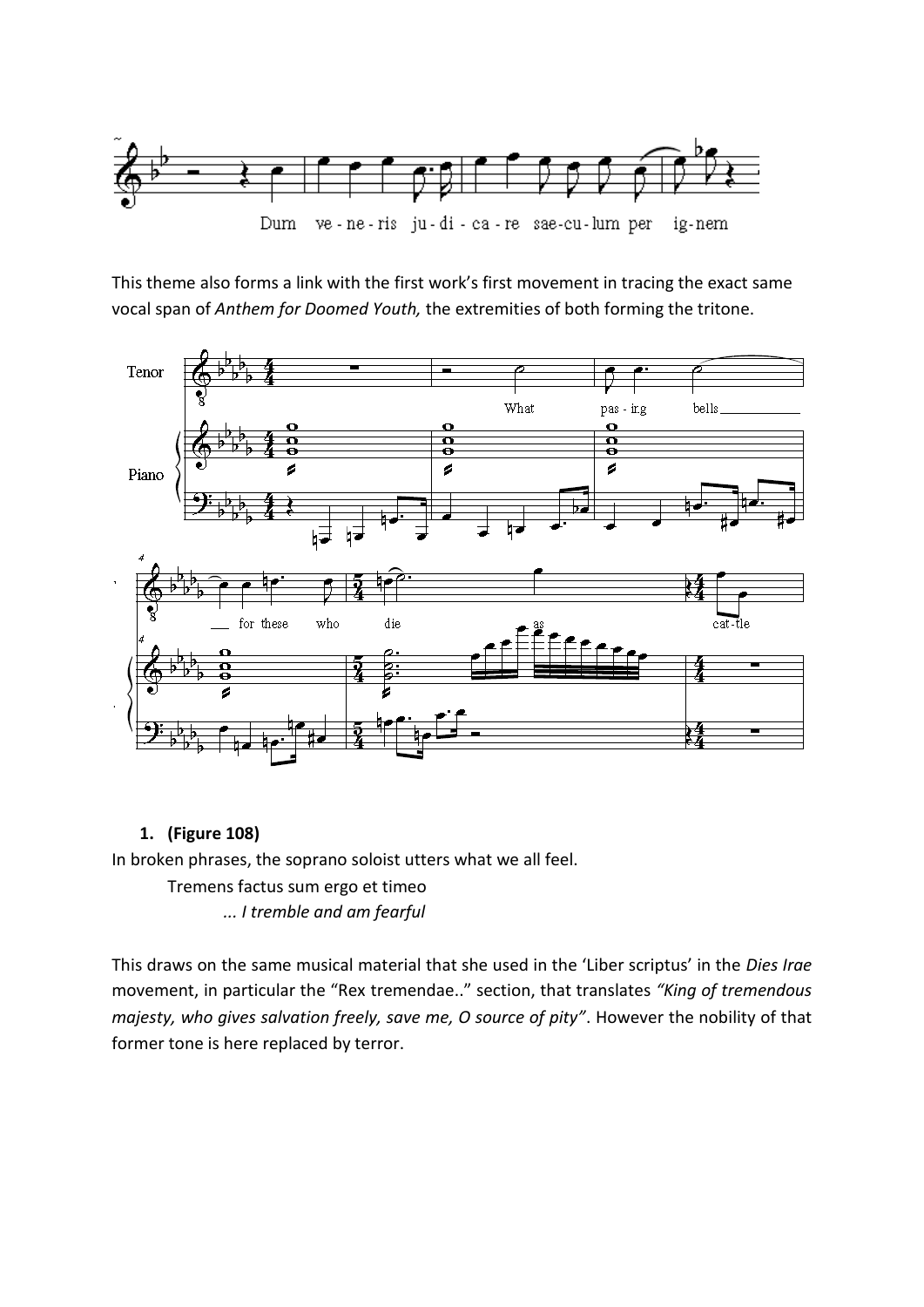**Soprano solo in 'Libera me'**



**Soprano solo in 'Liber scriptus' (Mvt II)**



The fragmentation of this material is the beginning of a universal disintegration as the music plummets to its climax.

## **2. (Figure 113)**

The texture now grows with menacing speed and the battlefield fanfares from the earlier movement add to the growing sense of chaos. With the inevitable reprise of the 'Dies Irae' (with its 7/4 rhythm now hammered out in consecutive bars of 2/2 & 3/4), the disintegration is complete and the voices collapse in a series of downward spiralling passages.

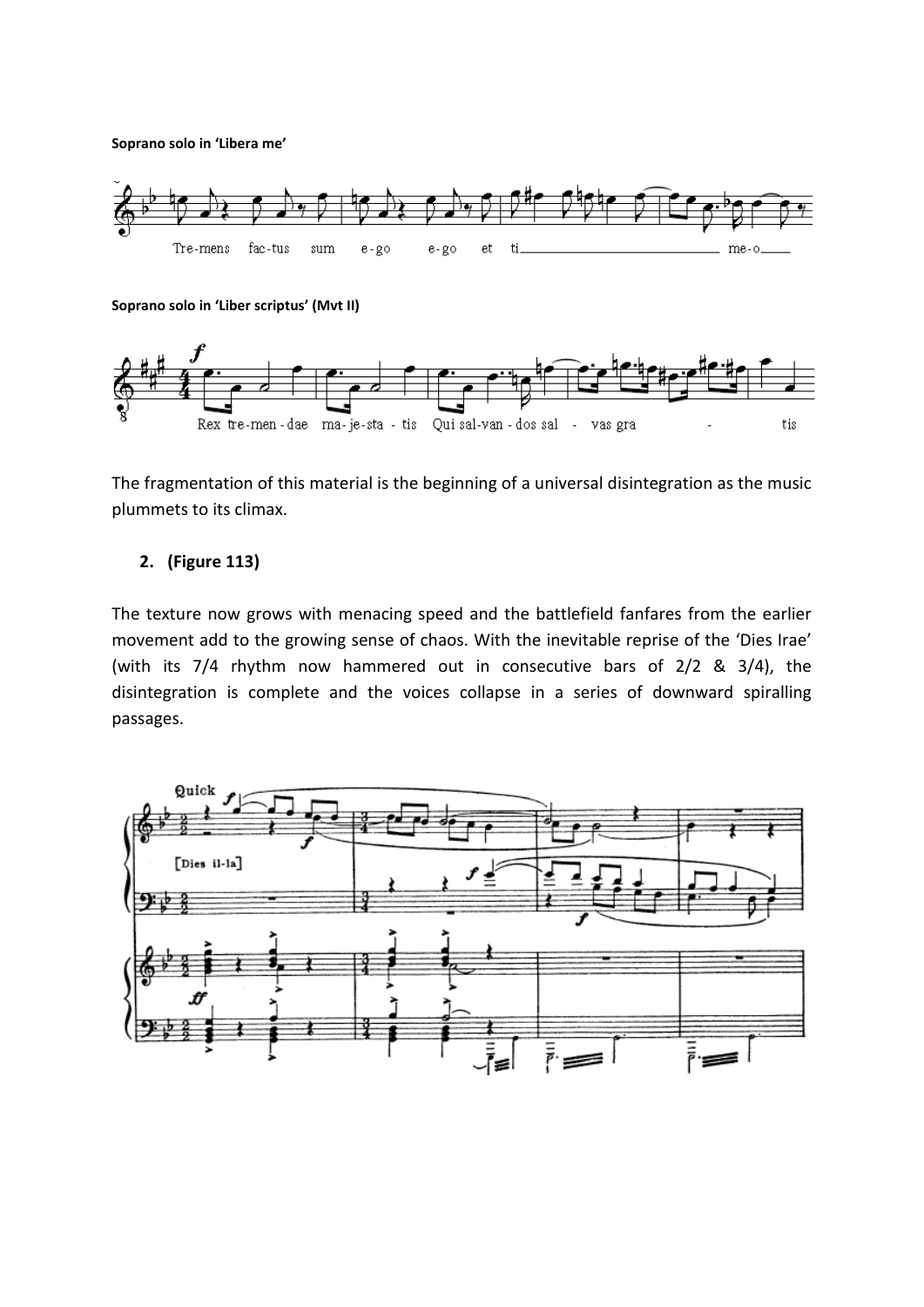# **6. (Figure 116)**

The tension builds to an extraordinary climax in the home key of G minor. The effect is as if the very fabric of the earth has been torn apart, swallowing the protagonists who fling back their impotent invocations.

## *Strange Meeting*

We then are transported to that subterranean abyss, where in ghostly stillness we witness the meeting of two enemy soldiers. The first soldier (tenor) begins what is perhaps Owen's most recognisable poem. In a free recitative sung over a barely audible G minor chord - a distant reminder of the battlefield – his soliloquy begins by tracing the tortured line of the 'Libera me' motif, except that in death, the soldier is now able to free himself from its constrictive bonds.



Various tritonal shapes are hinted at but when the soldier prods a lifeless corpse that he encounters, it springs up to a diminished string chord containing the C/F# interval. Then as he addresses his former adversary, he does so with an explicit use of the interval.



The tonality finally shifts from G minor and with greater warmth and vigour in the vocal line and assisted by motifs from earlier movements in the Chamber Orchestra, the baritone soloist responds. In lamenting the waste and futility of war, he finally reveals himself as the enemy killed by the other.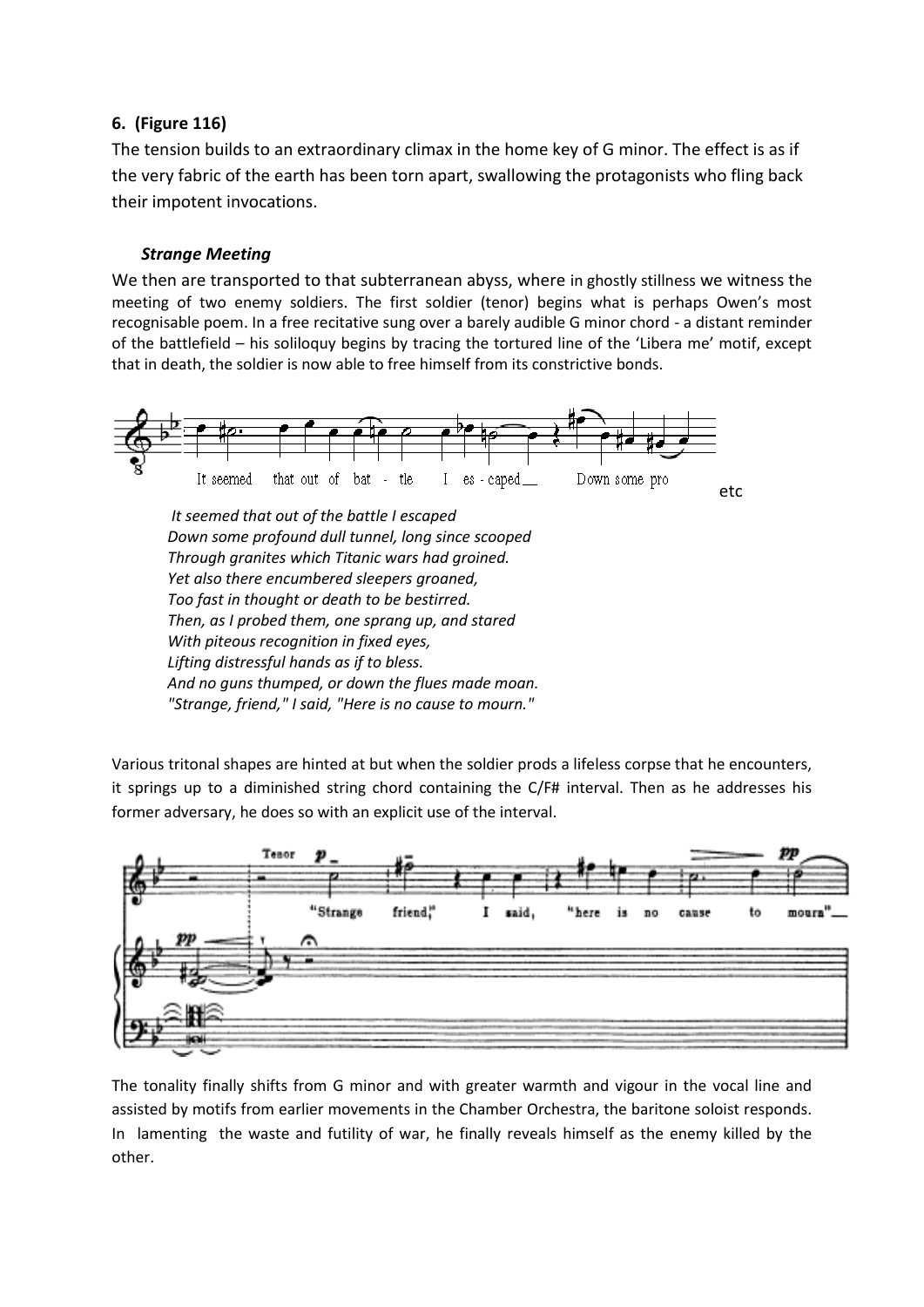*"None," said the other, "Save the undone years, The hopelessness. Whatever hope is yours, Was my life also; I went hunting wild After the wildest beauty in the world, For by my glee might many men have laughed, And of my weeping something has been left, Which must die now. I mean the truth untold, The pity of war, the pity war distilled. Now men will go content with what we spoiled. Or, discontent, boil bloody, and be spilled. They will be swift with swiftness of the tigress, None will break ranks, though nations trek from progress. To miss the march of this retreating world Into vain citadels that are not walled. Then, when much blood had clogged their chariot-wheels I would go up and wash them from sweet wells, I am the enemy you killed, my friend. I knew you in this dark; for so you frowned Yesterday through me as you jabbed and killed. I parried; but my hands were loath and cold. Let us sleep now . . ."*

Reconciled, the two enemies weave a lullaby with reiterations of their final text "Let us sleep now...", while the children's chorus begin the 'In paradisum'. Traditionally, this part of the burial ritual accompanies the coffin to the grave and so, the work ends as it has begun – with a procession. Gradually they are joined by the larger chorus, orchestra and the soprano soloist until all participants are combined in a huge polyphonic canvas (arching over 40 staves of full score). While the key signature would seem to designate a tonality of A major, we are really pitched in D major, which with its G# inflected by the key signature, illuminates the now familiar Lydian mode (with all its former implications) and emphasises the tritone, that for a while seems to share the purity associated with that mode and realigns itself with its original association - 'Requiem'(Rest).

It is important to note that the soothing balm of this music is specifically for the combatants – those two of "Strange Meeting" and indeed all the victims of violence and war. It is certainly not a consolation for the audience; remember, this work is not intended to comfort the living. To emphasise this, Britten twice halts the proceedings with the distant, yet clear, strike of the C/F# interval on the bells, immediately confirmed by the children's chorus ("Requiem aeternam".)

Donald Mitchell puts it more eloquently;

*Britten, for sure, would have hoped that the combatants in 'Strange Meeting' would have found peace, or at least the peace he imagined for them, in the slumber song that concludes the setting; for the composer, as we know, sleep and death were often inextricably compounded. But he was certainly not in the business of making Peace with War. It is the tritone indeed that is tolled again by the bells, albeit for the last time, in the seven- bar coda that brings War Requiem to an end; and it is that chilly 'momento mori' that we should take with us as we leave the church or concert hall, not the act of conciliation implicit in the lullaby, which belongs to the combatants, the victims of war, and is addressed to them, not to us.*